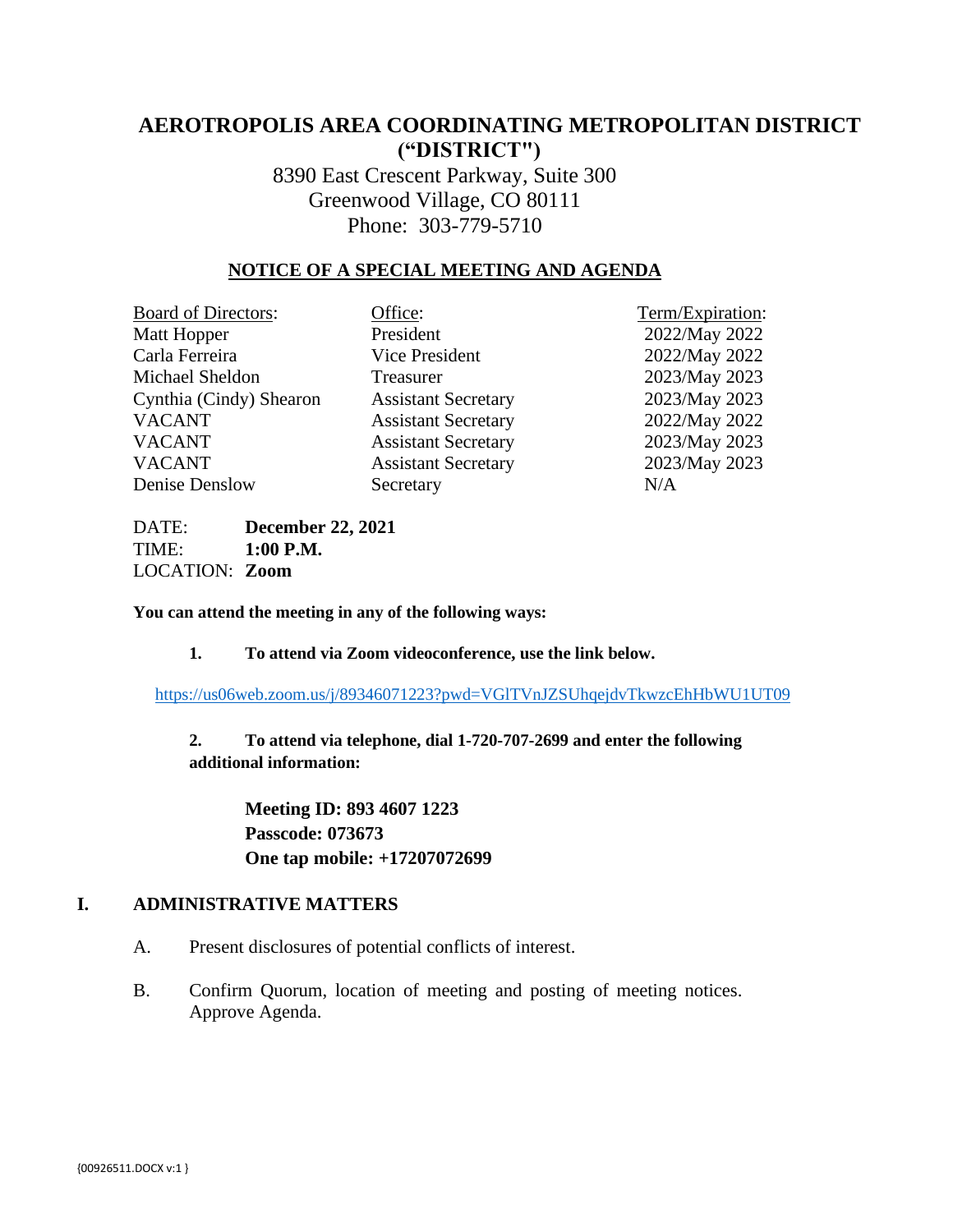Aerotropolis Area Coordinating Metropolitan District December 22, 2021 Agenda Page 2

> C. Public Comment. Members of the public may express their views to the Board on matters that affect the District that are otherwise not on the agenda. Comments will be limited to three (3) minutes per person.

#### **II. CONSENT AGENDA**

Consent Agenda – These items are considered to be routine and will be ratified by one motion. There will be no separate discussion of these items unless a board member so requests; in which event, the item will be removed from the Consent Agenda and considered in the Regular Agenda.

• None.

#### **III. FINANCIAL MATTERS**

A. Discuss and consider approval of recommendation to The Aurora Highlands Community Authority Board ("CAB") for acceptance of the CAB and District Engineer's Report and Verification of Costs Associated with Public Improvements (Draw No. 43) Engineer's Report and Verification of Costs No. 20 prepared by Schedio Group LLC (enclosure).

#### **IV. CAPITAL PROJECTS**

A. Discuss and acknowledge funding source for Draw Request No. 43, in a total amount not to exceed \$2,500,000.00\* prepared by the District's accountant:

| $CAB (2021A Bonds)*$ | \$2,500,000.00   |
|----------------------|------------------|
|                      |                  |
| Total:               | $$2,500,000.00*$ |

\* Numbers based upon information available at time of preparation of Agenda, final numbers to be presented by accountant at meeting.

#### **V. OTHER BUSINESS**

#### **VII. ADJOURNMENT**

**THE NEXT REGULAR MEETING IS SCHEDULED FOR JANUARY 20, 2022.**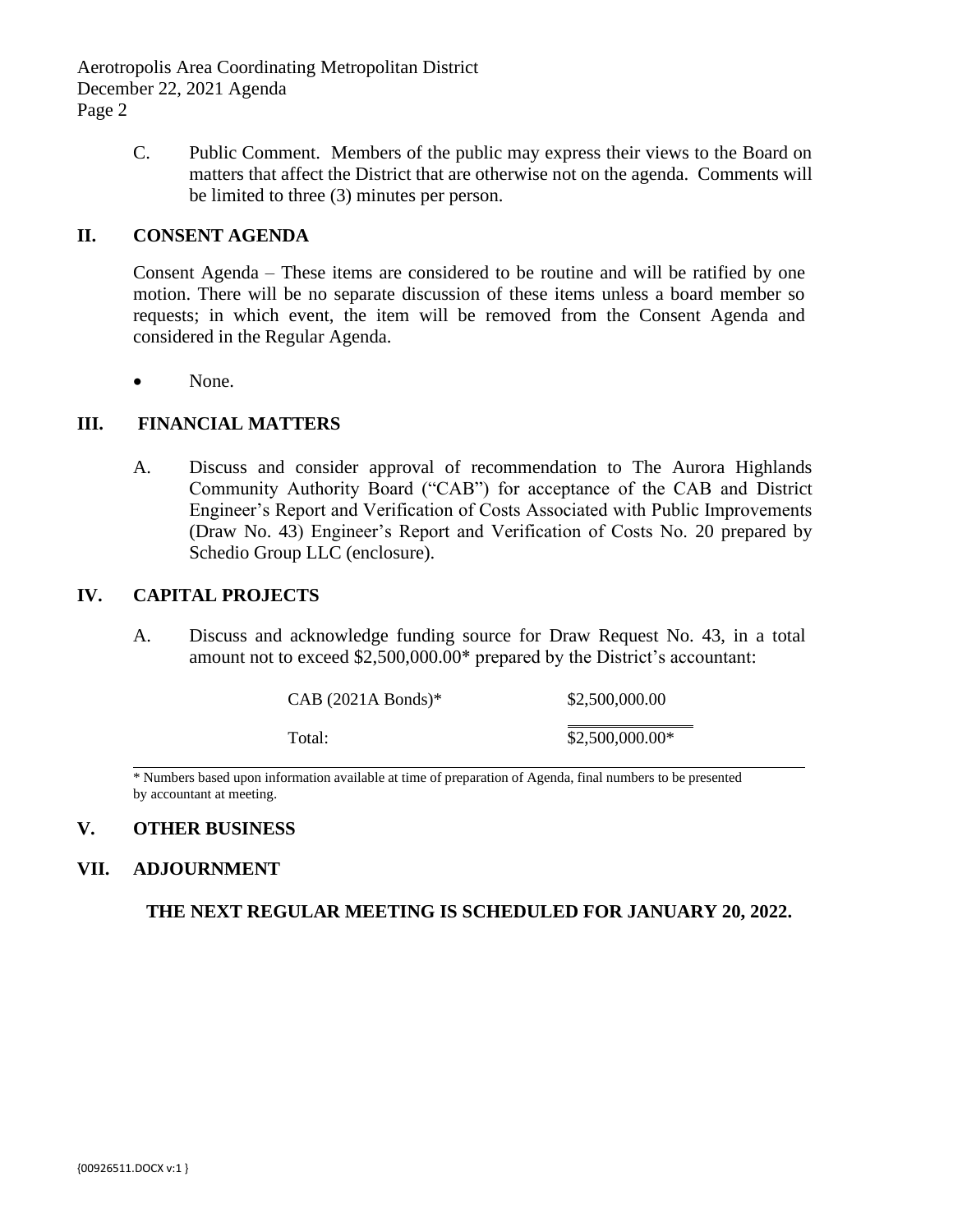

# **THE AURORA HIGHLANDS COMMUNITY AUTHORITY BOARD AND AEROTROPOLIS AREA COORDINATING METROPOLITAN DISTRICT**

## **ENGINEER'S REPORT AND VERIFICATION OF COSTS ASSOCIATED WITH PUBLIC IMPROVEMENTS**

PREPARED BY: SCHEDIO GROUP LLC 808 9TH STREET GREELEY, COLORADO 80631

LICENSED PROFESSIONAL ENGINEER: TIMOTHY A. MCCARTHY STATE OF COLORADO LICENSE NO. 44349

DATE PREPARED: December 20, 2021 PROJECT: 181106 Engineer's Report and Verification of Costs No. 20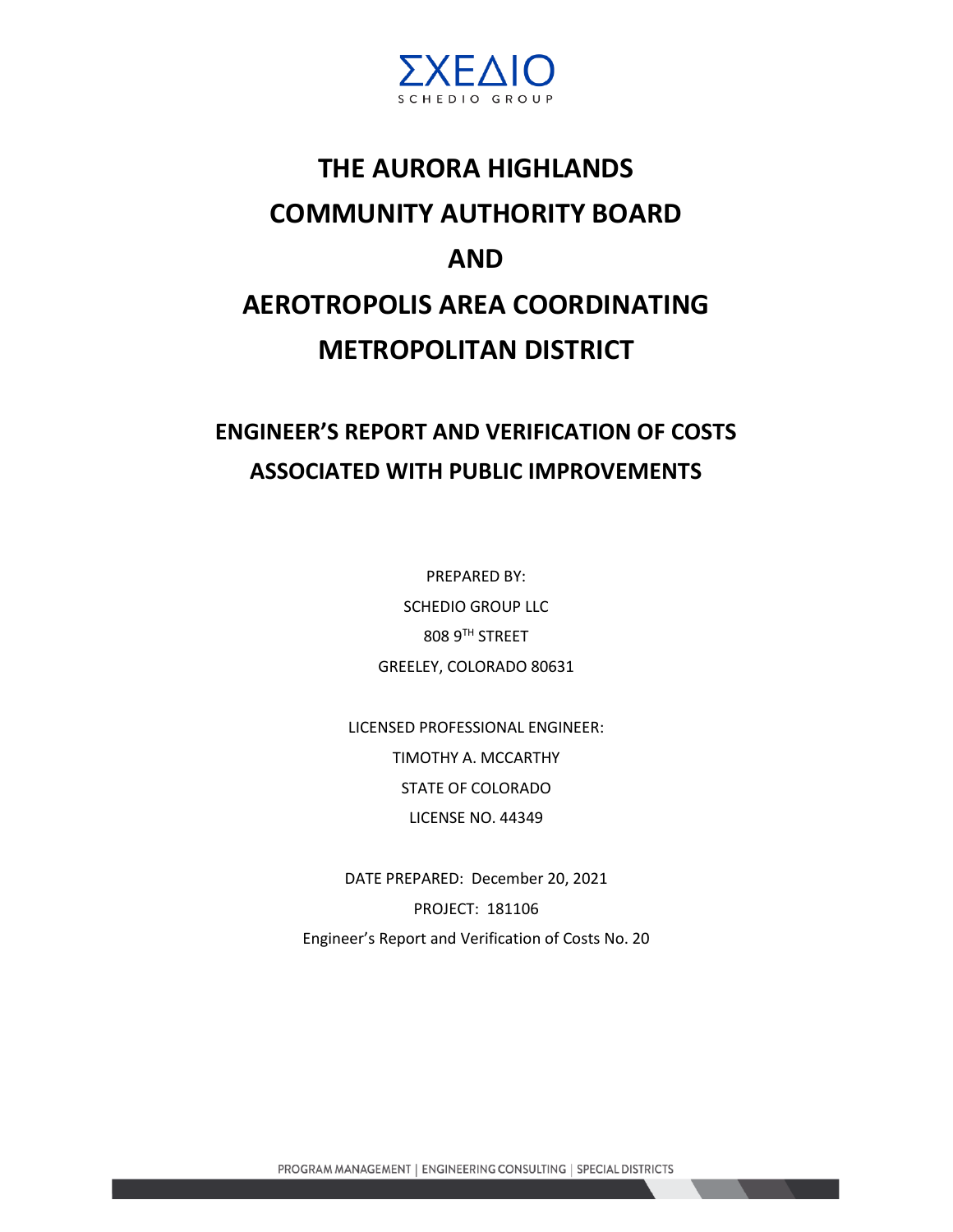

## **TABLE OF CONTENTS**

#### **ENGINEER'S REPORT**

#### **ENGINEER'S VERIFICATION**

#### **EXHIBIT A**

|--|--|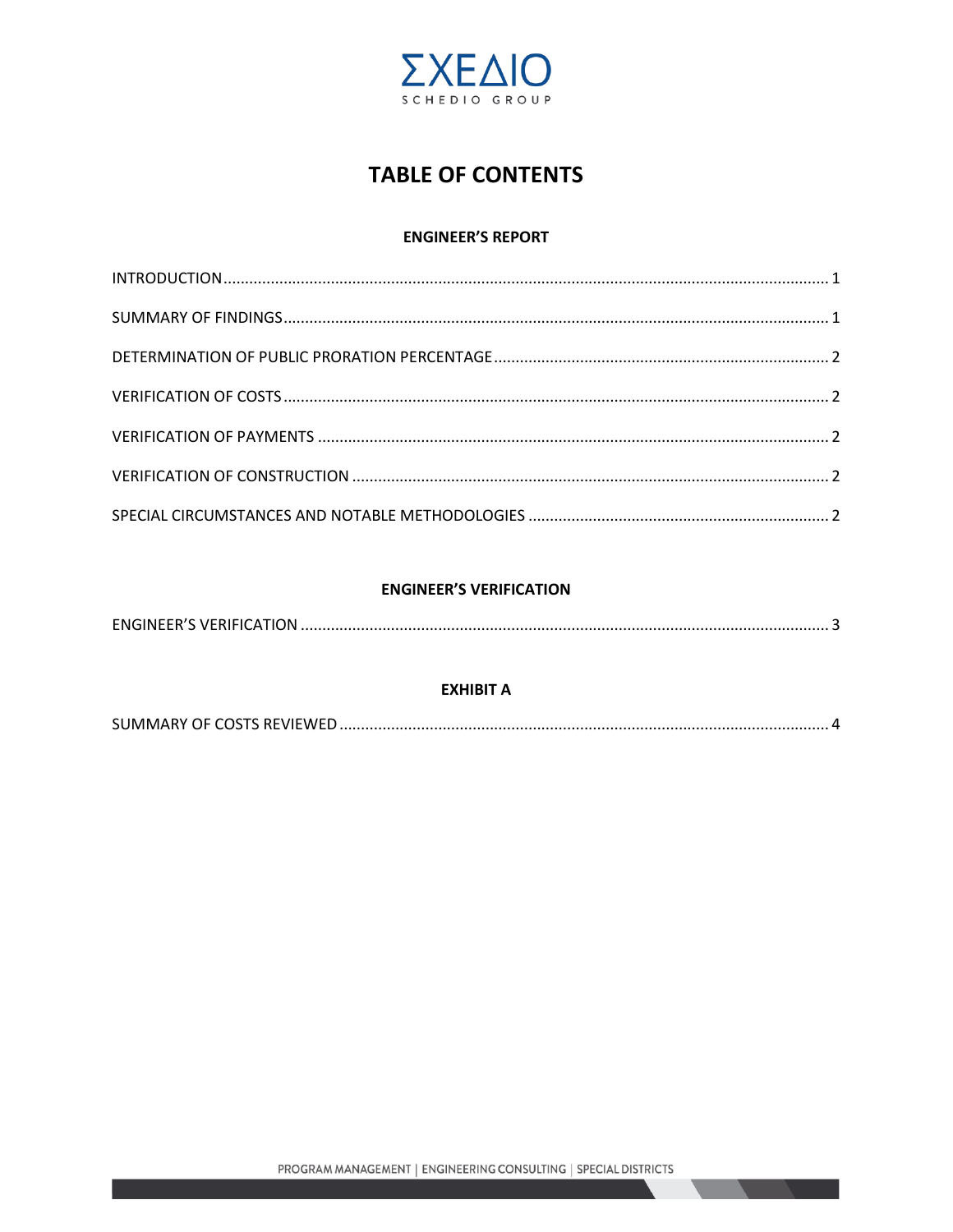

## **ENGINEER'S REPORT**

#### **INTRODUCTION**

Schedio Group LLC ("Schedio Group") entered into a Master Service Agreement ("MSA") for Engineering Services with Aerotropolis Area Coordinating Metropolitan District ("AACMD" and/or "District") on December 11, 2018. Task Order 01 AACMD/ARTA - Cost Verification was approved on December 19, 2018. This Engineer's Report and Verification of Costs Associated with Public Improvements ("Report") is Schedio Group's 20th deliverable associated with Task Order 01 of the MSA as it pertains to AACMD.

Section 4.1 of the First Amended and Restated Facilities Funding and Acquisition Agreement entered into on August 23, 2018, between Aerotropolis Area Coordinating Metropolitan District and Aurora Highlands, LLC, a Nevada limited liability company ("Developer") states, "…the District agrees to make payment to the Developer for all Developer Advances and /or Verified Costs, together with interest thereon." This Report consists of a review of costs incurred, and verification of costs associated with the design and construction of Public Improvements. Accrued interest is not considered in this report.

#### **SUMMARY OF FINDINGS**

Schedio Group reviewed \$1,862,320.35 of advances made by the Developer to the District from 2018 to present. Amounts included and verified in this report are associated with funding to the District for Capital Costs that were not previously captured in an Engineer's Report and Verification of Costs. Of the \$1,862,320.35 reviewed, Schedio Group verified \$1,826,320.35 as Capital Costs associated with the design and construction of Public Improvements and therefore eligible for Developer reimbursement.

For a summary of verified expenses associated with the design and construction of Public Improvements not previously accounted for, see *Figure 1 – Summary of Verified CostsExpenses Advanced to the District* below.

| <b>VENDOR/COST</b>                                               | <b>INV NO/DESCRIPTION</b>     | <b>DATE</b> |    | <b>AMOUNT</b> |
|------------------------------------------------------------------|-------------------------------|-------------|----|---------------|
| McGeady Becher                                                   | 1297M                         | 05/31/18    | S  | 3,291.50      |
| McGeady Becher                                                   | 1297M                         | 06/30/18    | \$ | 33,829.50     |
| McGeady Becher                                                   | 1297M                         | 07/31/18    |    | 9,439.50      |
| <b>Bemas Construction</b>                                        | Deposit                       | 11/28/18    | \$ | 1,186,800.50  |
| Pase Contracting                                                 | Deposit                       | 11/28/18    | \$ | 174,801.00    |
| City of Aurora                                                   | <b>Projection for Surety</b>  | 11/28/18    | \$ | 123,499.00    |
| <b>Bemas Construction</b>                                        | Deposit                       | 11/28/18    | \$ | 146,500.50    |
| <b>Bemas Construction</b>                                        | Deposit                       | 11/28/18    | \$ | 48.954.70     |
| City of Aurora                                                   | <b>Projection for Surety</b>  | 11/28/18    | \$ | 72,803.76     |
| Pre-Paid Funding not Accounted for in Developer Advance Requests | (Bemas, City of Aurora, Pase) |             | Ś  | 26.177.69     |
| Amount of Change from Developer to CAB due to Coding Changes     | Coding Changes Draws 1-42     |             |    | 222.70        |
|                                                                  |                               | TOTAL-->    |    | 1,826,320.35  |

*Figure 1 - Summary of Verified Expenses Advanced to the District*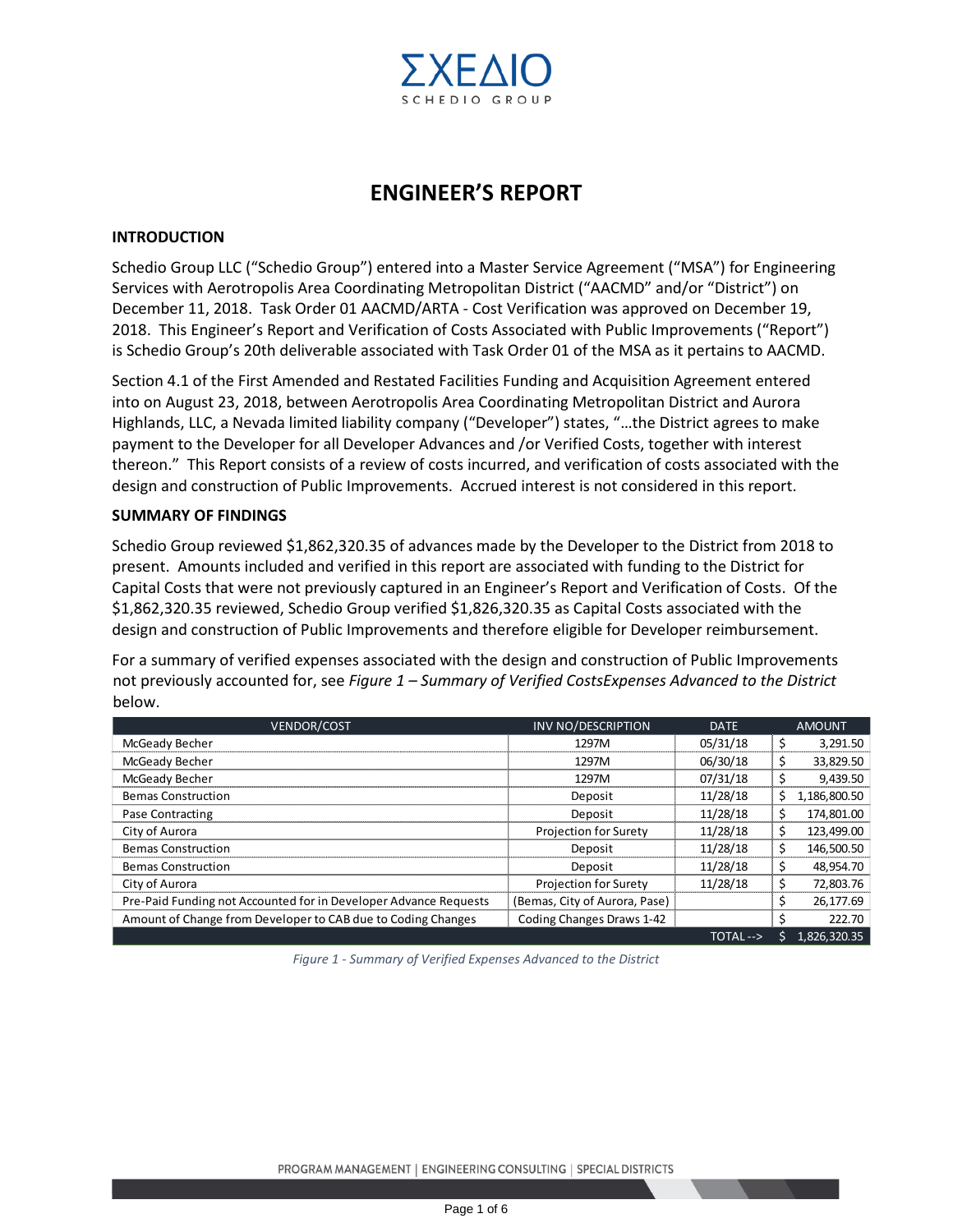

#### **DETERMINATION OF PUBLIC PRORATION PERCENTAGE**

As final plats are not available for the entire The Aurora Highlands ("TAH") development at the time of this report, Schedio Group was unable to calculate an area-based Public Proration Percentage for application to expenditures with both public and private components. Instead, Schedio Group requested an estimate of Public Area compared to Total Area as a percentage from Norris Design, the planner for The Aurora Highlands development. As a result, Norris Design provided an estimated Public Proration Percentage of 40% for the entire TAH development. Schedio Group and Norris Design reserve the right to revise the project's Public Proration Percentage should additional information become available that would warrant such and either credit or debit the verified amount to date at that time.

#### **VERIFICATION OF COSTS**

Schedio Group reviewed costs associated with the design and construction of Public Improvements. Schedio Group found costs associated with Public Improvements verified in this Report to be reasonable when compared to similar projects, during similar timeframes in similar locales.

#### **VERIFICATION OF PAYMENTS**

Schedio Group verified payments made by the Developer to the District for all costs verified in this report.

#### **VERIFICATION OF CONSTRUCTION**

Schedio Group LLC did not verify construction for costs reviewed in this report.

#### **SPECIAL CIRCUMSTANCES AND NOTABLE METHODOLOGIES**

None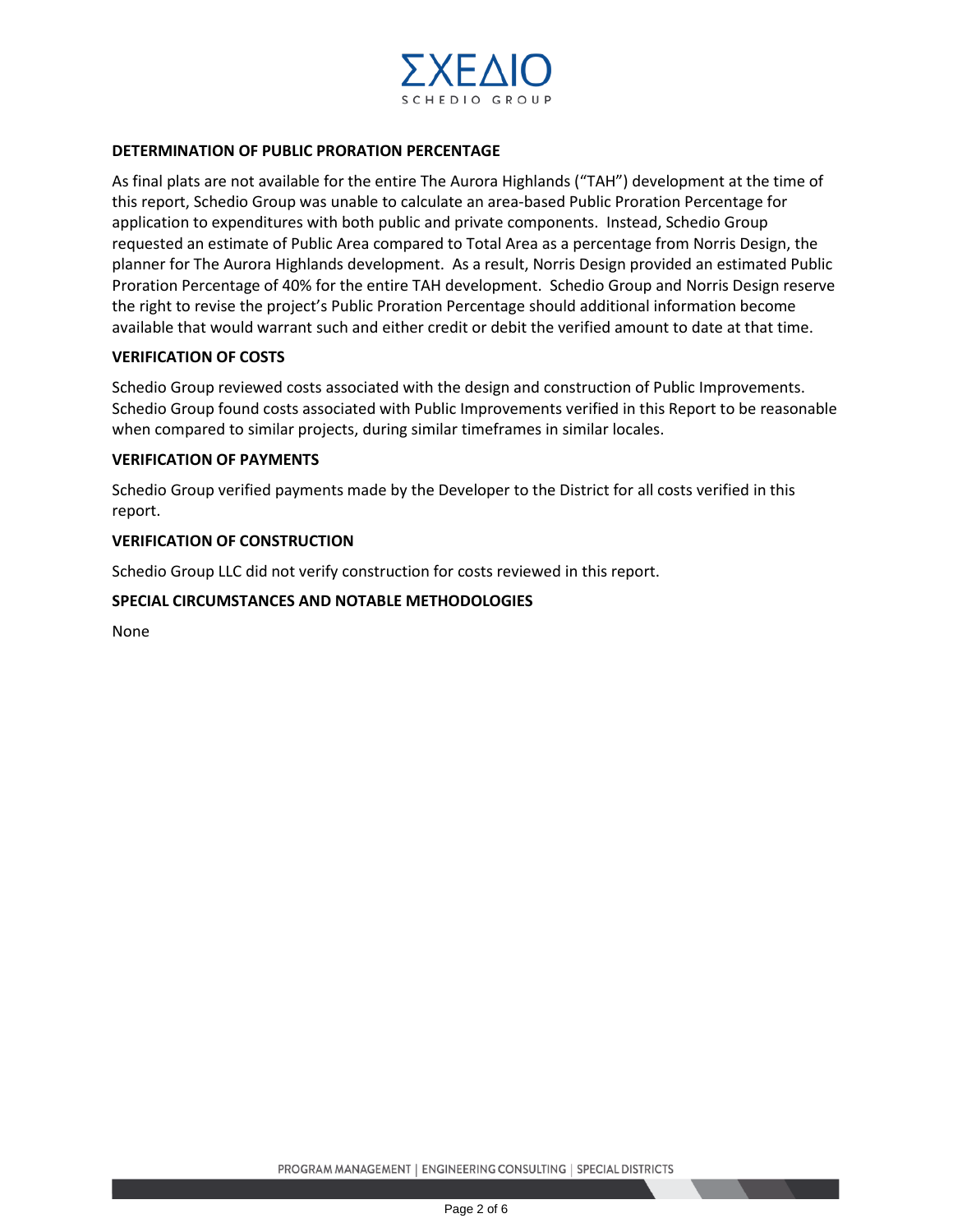

## **ENGINEER'S VERIFICATION**

Timothy A. McCarthy, P.E. / Schedio Group, LLC (the Independent Consulting Engineer) states as follows:

The Independent Consulting Engineer is an engineer duly qualified and licensed in the State of Colorado with experience in the design, construction and verification of costs associated with the design and construction of Public Improvements of similar type and function as those described in the attached Engineer's Report dated December 20, 2021.

The Independent Consulting Engineer has reviewed applicable construction and legal documents related to the Public Improvements under consideration to state the conclusions set forth in this Engineer's Verification.

The Independent Consulting Engineer finds and determines that Public Improvements considered in the attached Engineer's Report were constructed in general accordance with the approved construction drawings.

The Independent Consulting Engineer finds and determines that the cost of Public Improvements considered in the attached Engineer's Report associated with Developer funding to the District are reasonably valued at **\$1,826,320.35**.

In the opinion of the Independent Consulting Engineer, the above stated value for soft, indirect and hard costs associated with the design and construction of the Public Improvements is reasonable and consistent with costs of similar improvements constructed for similar purposes during the same timeframe and similar locales and is eligible for reimbursement from Aerotropolis Area Metropolitan Coordinating District to Aurora Highlands, LLC, a Nevada limited liability company.

**\_\_\_\_\_\_\_\_\_\_\_\_\_\_\_\_\_\_\_\_\_\_\_\_\_\_\_\_\_\_ \_\_\_\_\_\_\_\_\_\_\_\_\_\_\_\_\_\_\_\_\_\_**

December 20, 2021

**Timothy A. McCarthy, P.E. Colorado License No. 44349**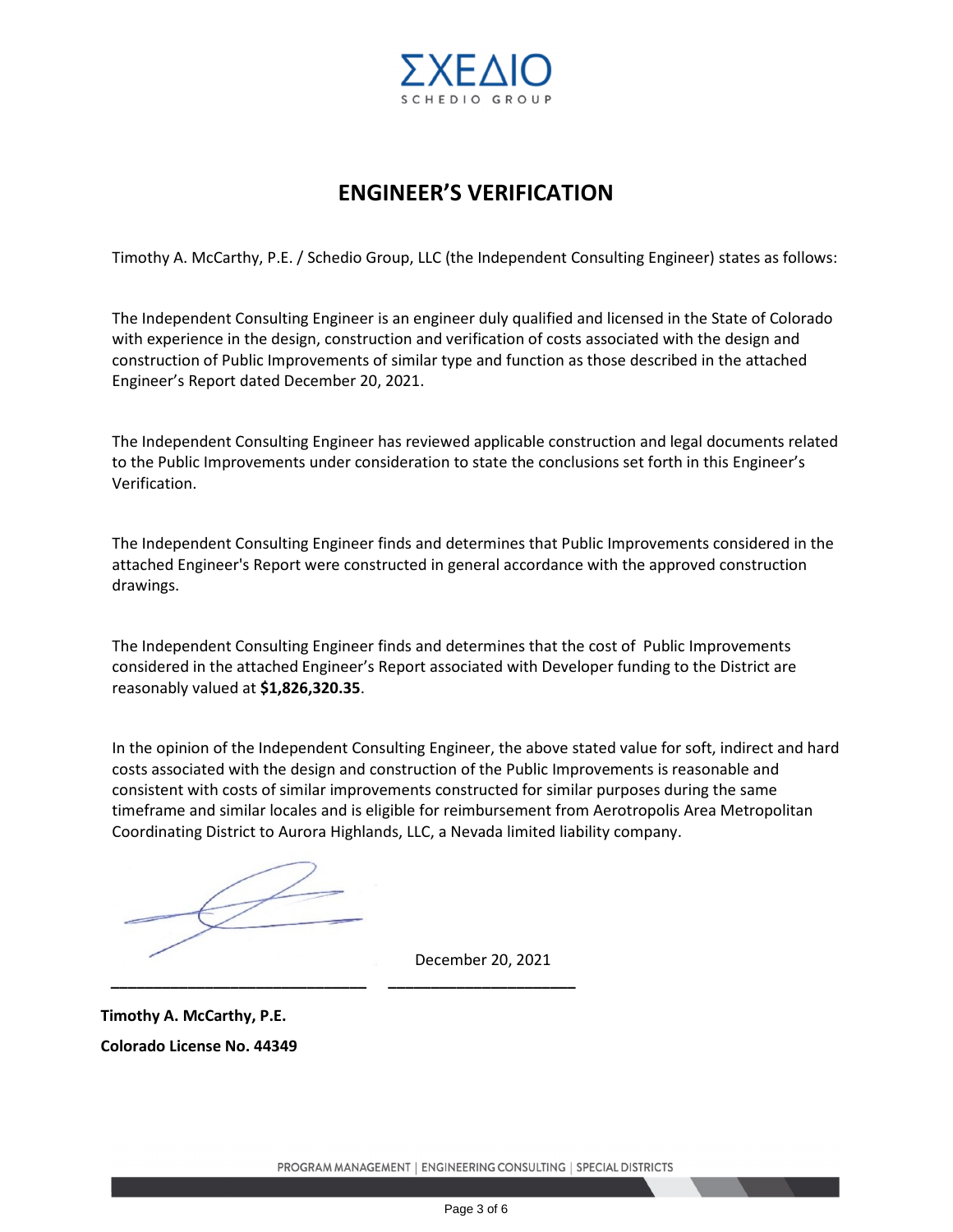

## **EXHIBIT B**

**SUMMARY OF DOCUMENTS REVIEWED**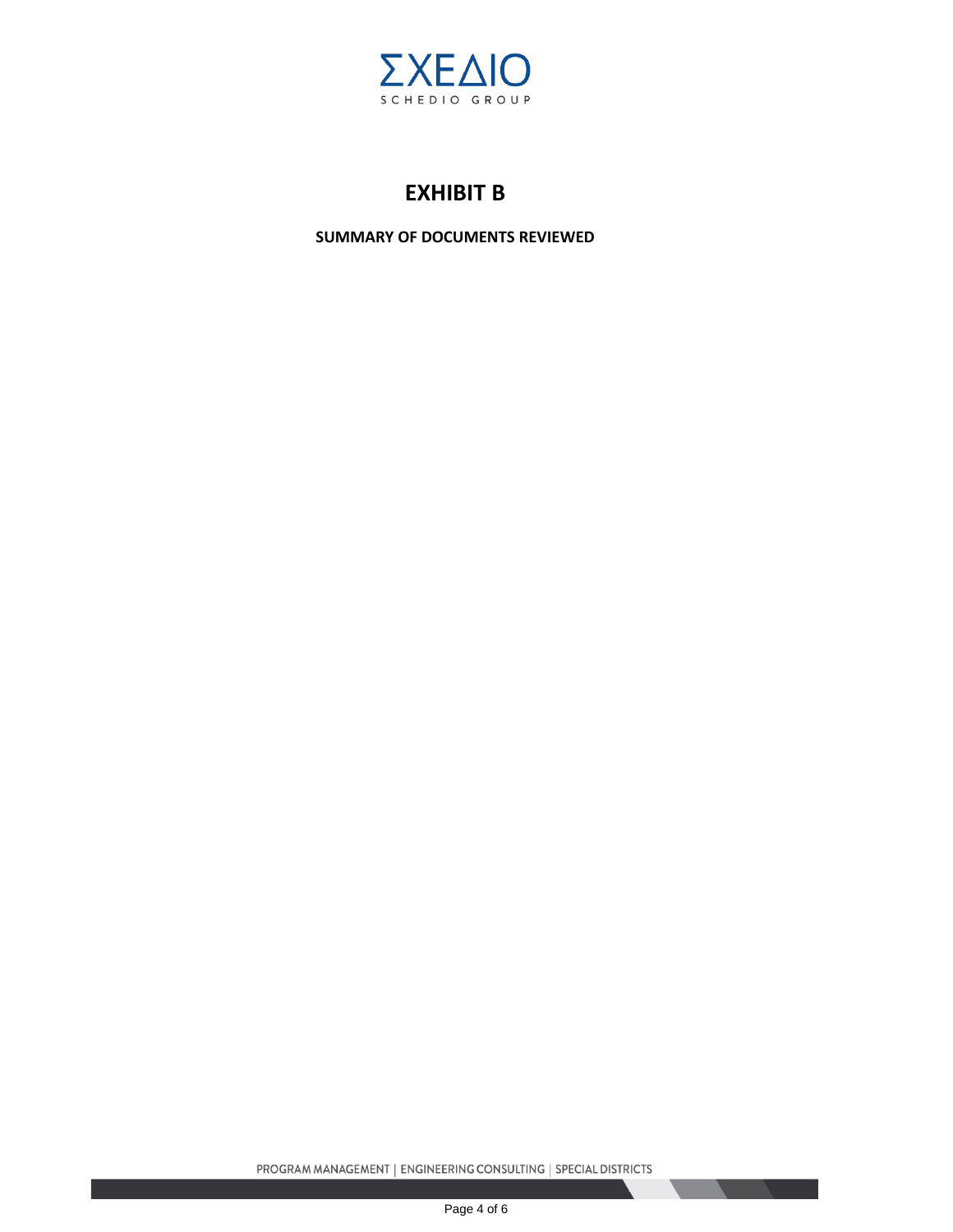

#### **SUMMARY OF DOCUMENTS REVIEWED**

#### **SERVICE PLANS**

First Amended and Restated Service Plan for Aerotropolis Area Coordinating Metropolitan District, City of Aurora Colorado, prepared by McGeady Becher P.C., dated October 16, 2017

#### **DISTRICT AGREEMENTS**

- Facilities Funding and Acquisition Agreement between Aerotropolis Area Coordinating Metropolitan District and The Aurora Highlands, LLC, prepared by McGeady Becher P.C., executed July 20, 2018
- 2017-2018 Operation Funding Agreement between Aerotropolis Area Metropolitan District and The Aurora Highlands, LLC, prepared by McGeady Becher P.C., executed on July 20, 2018
- First Amended and Restated Facilities Funding and Acquisition Agreement between Aerotropolis Area Coordinating Metropolitan District and The Aurora Highlands, LLC, prepared by McGeady Becher P.C., executed on August 23, 2018
- Intergovernmental Agreement Regarding Coordination of Facilities Funding for ATEC Metropolitan District No. 1 Projects between The Aurora Highlands Community Authority Board and Aurora Tech Center Development, LLC, prepared by McGeady Becher P.C. (unexecuted)

#### **CONSTRUCTION DRAW REQUESTS**

- AACMD Draw Request No. 01, dated September 7, 2018, revised October 15, 2018
- AACMD Draw Request No. 02, dated September 14, 2018
- AACMD Draw Request No. 03, dated September 30, 2018
- AACMD Draw Request No. 04, dated October 15, 2018
- AACMD Draw Request No. 05, dated November 13, 2018
- AACMD Draw Request No. 06, dated December 11, 2018
- AACMD Draw Request No. 07, dated January 15, 2019
- AACMD Draw Request No. 08, dated February 12, 2019
- AACMD Draw Request No. 09, dated March 12, 2019
- AACMD Draw Request No. 10, dated April 12, 2019
- AACMD Draw Request No. 11, dated May 16, 2019
- AACMD Draw Request No. 12, dated June 20, 2019
- AACMD Draw Request No. 13, dated July 18, 2019
- AACMD Draw Request No. 14, dated August 15, 2019
- AACMD Draw Request No. 15, dated September 19, 2019
- AACMD Draw Request No. 16, dated October 17, 2019
- AACMD Draw Request No. 17, dated November 21, 2019